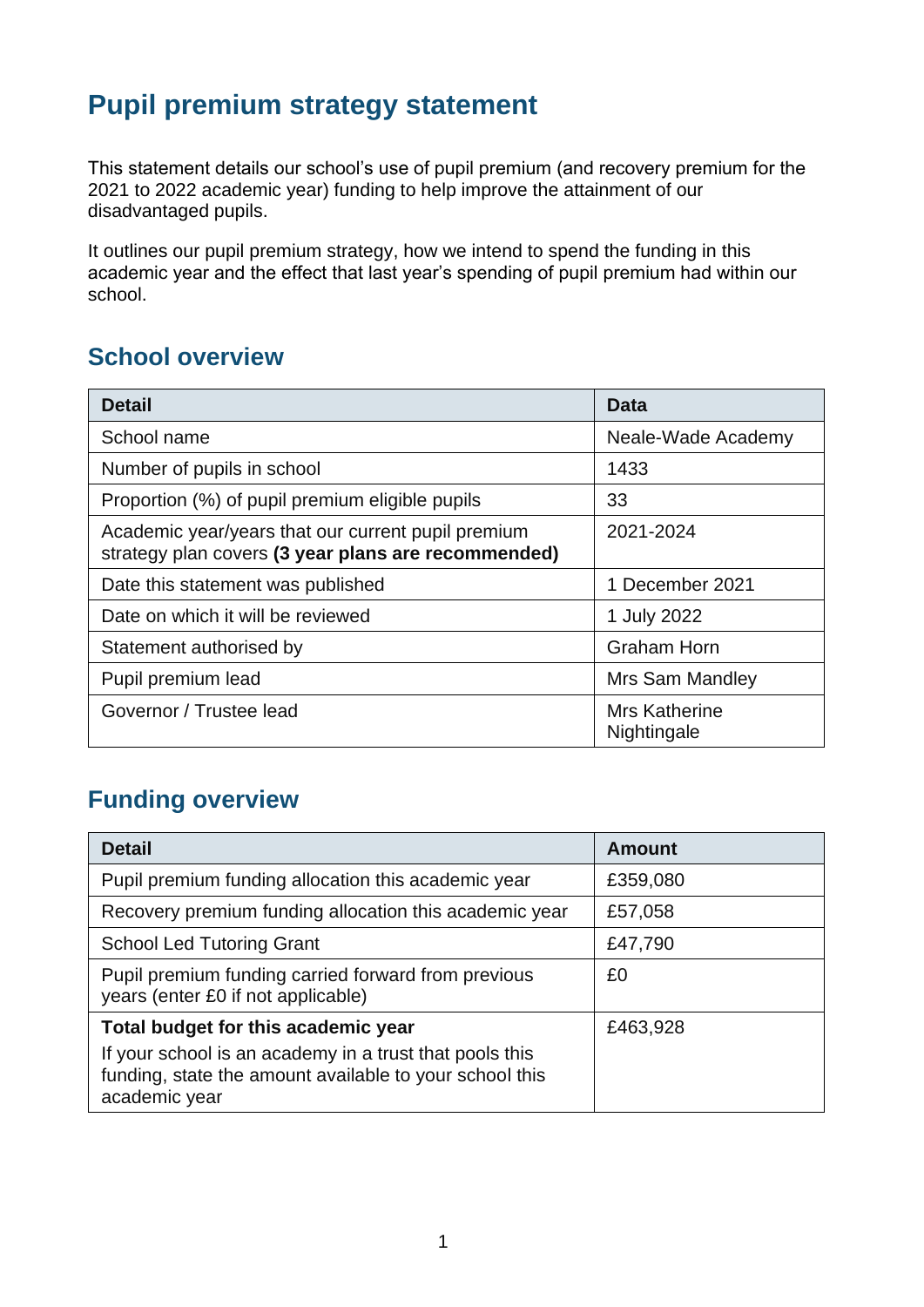# **Part A: Pupil premium strategy plan**

## **Statement of intent**

## **Neale-Wade Academy Pupil Premium Strategy**

Our intention is that all pupils, irrespective of their background or the challenges they face, make good progress and achieve high attainment across the curriculum, particularly in English and Maths and the Ebacc. subjects.

The focus of our pupil premium strategy is to support disadvantaged pupils to achieve that goal, including progress for those who are already high attainers. We will consider the challenges faced by vulnerable pupils, such as those who have a social worker and young carers. The activities we have outlined in this statement are also intended to support their needs, regardless of whether they are disadvantaged or not.

High-quality teaching is at the heart of our approach, with a focus on areas in which disadvantaged pupils require the most support. This is proven to have the greatest impact on closing the disadvantage attainment gap and at the same time will benefit the non-disadvantaged pupils in our school. Implicit in the intended outcomes detailed below, is the intention that non-disadvantaged pupils' attainment will be sustained and improved alongside progress for their disadvantaged peers.

Our school improvement plan also identifies reading as a key factor in dictating success as well as a focus on improving behaviour. This, alongside giving our students access to cultural, careers and enrichment opportunities, particularly those that are disadvantaged, will lead to improved confidence and therefore pride in their achievements. We are an Opportunity Area school and we are aware of the challenges this brings to families living within Fenland.

Our strategy is also integral to wider school plans for education recovery, notably in its targeted support through the National Tutoring Programme for pupils whose education has been worst affected, including non-disadvantaged pupils.

Our approach will be responsive to common challenges and individual needs, rooted in robust diagnostic assessment, not assumptions about the impact of disadvantage. The approaches we have adopted complement each other to help pupils excel. To ensure they are effective we will:

- ensure disadvantaged pupils are challenged in the work that they are set
- act early to intervene at the point need is identified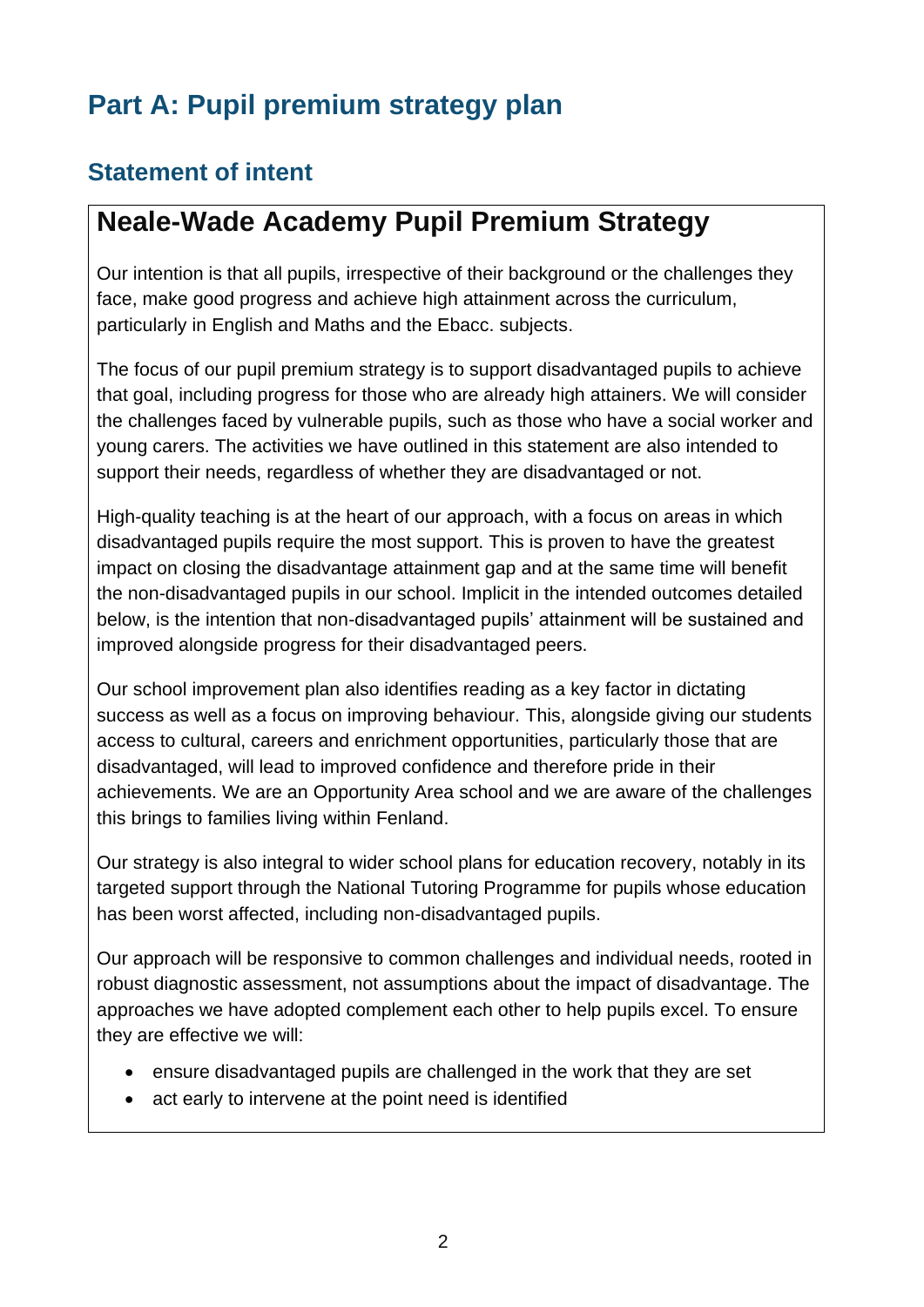• adopt a whole school approach in which all staff take responsibility for disadvantaged pupils' outcomes and raise expectations of what they can achieve

**In summary, our strategy identifies 5 priorities:**

- **1. Reading – Improving reading ages to expected chronological age**
- **2. Progress - All KS3 students to achieve 'securing' by the end of KS3 and KS4 students to A8 of 4.0 by end August 2022**
- **3. Behaviour and Attitudes– There is no difference in behaviour between pupil premium and non-pupil premium students**
- **4. Attendance - Close the gap between pupil premium and non-pupil premium for attendance and persistence absence. PA to reduce to national (15%)**
- **5. Enrichment –Increase the % of students attending enrichment activities, careers events and other opportunities**

## **Challenges**

This details the key challenges to achievement that we have identified among our disadvantaged pupils.

| <b>Challenge</b><br>number | <b>Detail of challenge</b>                                                                                                                                                                                                                                                                                                                                                                                                                                                                         |
|----------------------------|----------------------------------------------------------------------------------------------------------------------------------------------------------------------------------------------------------------------------------------------------------------------------------------------------------------------------------------------------------------------------------------------------------------------------------------------------------------------------------------------------|
|                            | Pupil Premium students have readings ages of at least one year below their<br>expected chronological reading ages. This suggests that many lower attaining<br>students lack the ability to access reading materials and content in lessons<br>resulting in significant knowledge gaps.                                                                                                                                                                                                             |
|                            | On entry to year 7 in the last 2 years, our pupil premium students arrive with<br>below age-related reading expectations compared to their peers. School<br>closures and limited access to reading material has compounded this gap.                                                                                                                                                                                                                                                               |
| 2                          | Pupil premium students attain less well than non-pupil premium students<br>across all subject areas including English and Maths. In 2019, The A8 gap was<br>-1.0 and this has fallen to -0.7 in 2021. The gap between % of students<br>achieving at least a grade 4 in both English and maths was -30.6% in 2019<br>and -18.8% in 2021.                                                                                                                                                            |
| 3                          | Over the last 3 years, pupil premium students have had lower school<br>attendance than non-pupil premium students by about 4% each year. In the<br>first half term of 2021 pupil premium attendance was at 84.1% and non-pupil<br>premium 88.4%. Persistence absence is also much higher among pupil<br>premium students, 26.6% in 2018 (pre pandemic) and 24% in 2020. Our<br>assessments and observations indicate that absenteeism is negatively<br>impacting disadvantaged students' progress. |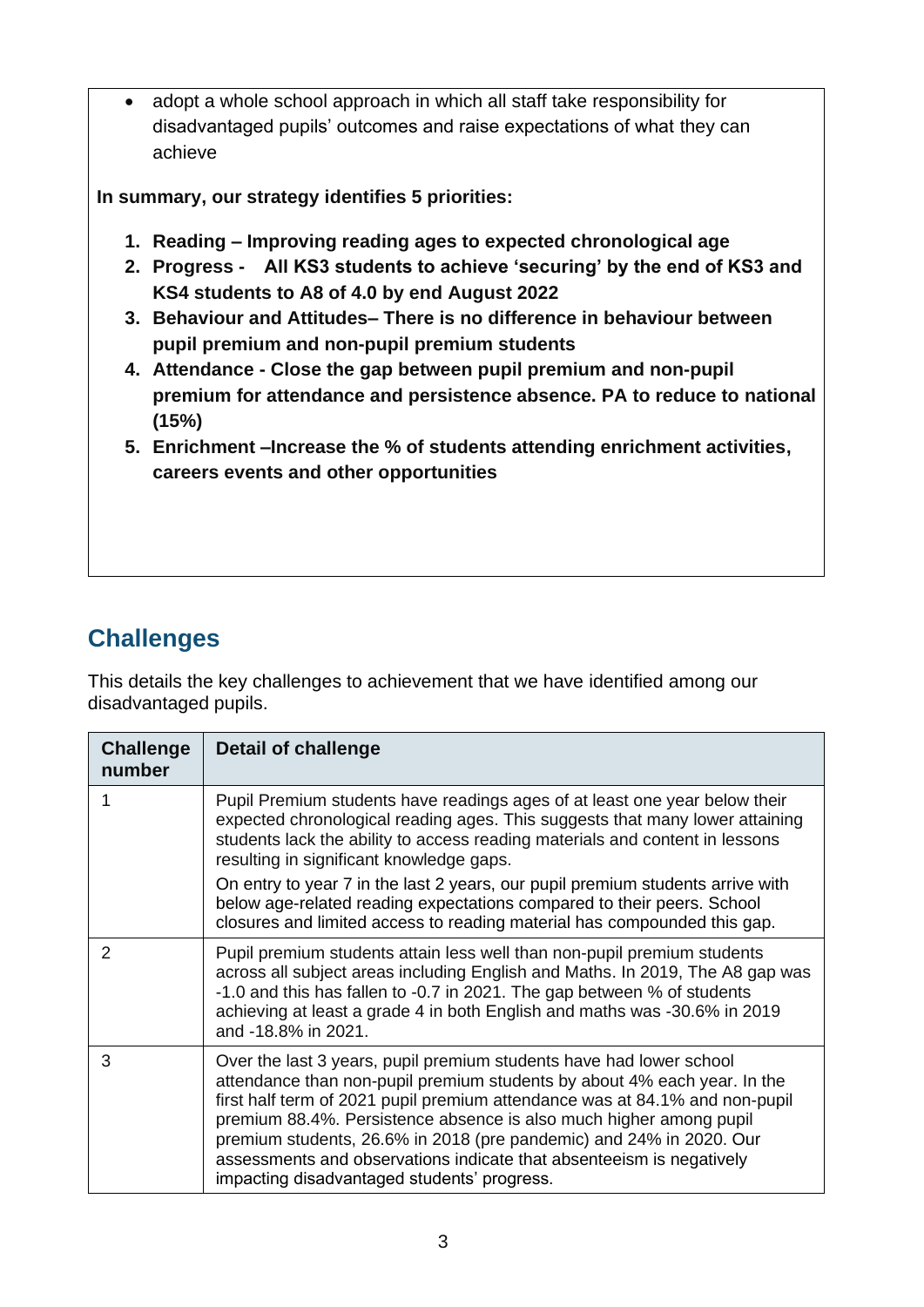| Pupil premium students receive more negative behaviour points than non-pupil<br>premium and also less positive achievement points (50% difference).                                                                                                                                      |
|------------------------------------------------------------------------------------------------------------------------------------------------------------------------------------------------------------------------------------------------------------------------------------------|
| Our assessments, observations and discussions with students and families<br>have identified that due the pandemic, students have had less opportunities in<br>terms of enrichment activities such as the arts and sport. These challenges<br>particularly affect disadvantaged students. |
| Our observations and assessments identify that pupil premium boys have<br>greater challenges than pupil premium girls across all measures.                                                                                                                                               |

#### **Intended outcomes**

This explains the outcomes we are aiming for **by the end of our current strategy plan**, and how we will measure whether they have been achieved.

| Intended outcome                                                                      | <b>Success criteria</b>                                                                                               |
|---------------------------------------------------------------------------------------|-----------------------------------------------------------------------------------------------------------------------|
| Pupil premium students read at their<br>chronological age                             | The reading age gap is reduced to less than<br>0.1 year by the end of Year 9                                          |
| A8 gap closes between pupil premium and<br>non-pupil premium                          | A8 gap is reduced to less than 0.2 by the<br>end of Year 11                                                           |
| The gap in % of students achieving both<br><b>English and Maths reduces</b>           | Gap % of students achieving both English<br>and Maths at grade 4+ is reduced to less<br>than $10%$                    |
| Attendance gap closed between pupil<br>premium and non-pupil premium                  | The difference between pupil premium and<br>non-pupil premium attendance is less than<br>0.5%                         |
| Poor behaviour is reduced for pupil premium<br>students                               | There is no difference in numbers of<br>removals from class between pupil premium<br>and non-pupil premium            |
| Pupil premium students receive more positive<br>behaviour points                      | There is no difference in numbers of positive<br>achievement points between pupil premium<br>and non-pupil premium    |
| Increased number of pupil premium students<br>attend enrichment activities            | Pupil premium students are as likely to take<br>part in out of school opportunities as non-<br>pupil premium students |
| The gap between pupil premium boys and<br>pupil premium girls closes for all measures | The gap between pupil premium boys and<br>pupil premium girls closes for all measures                                 |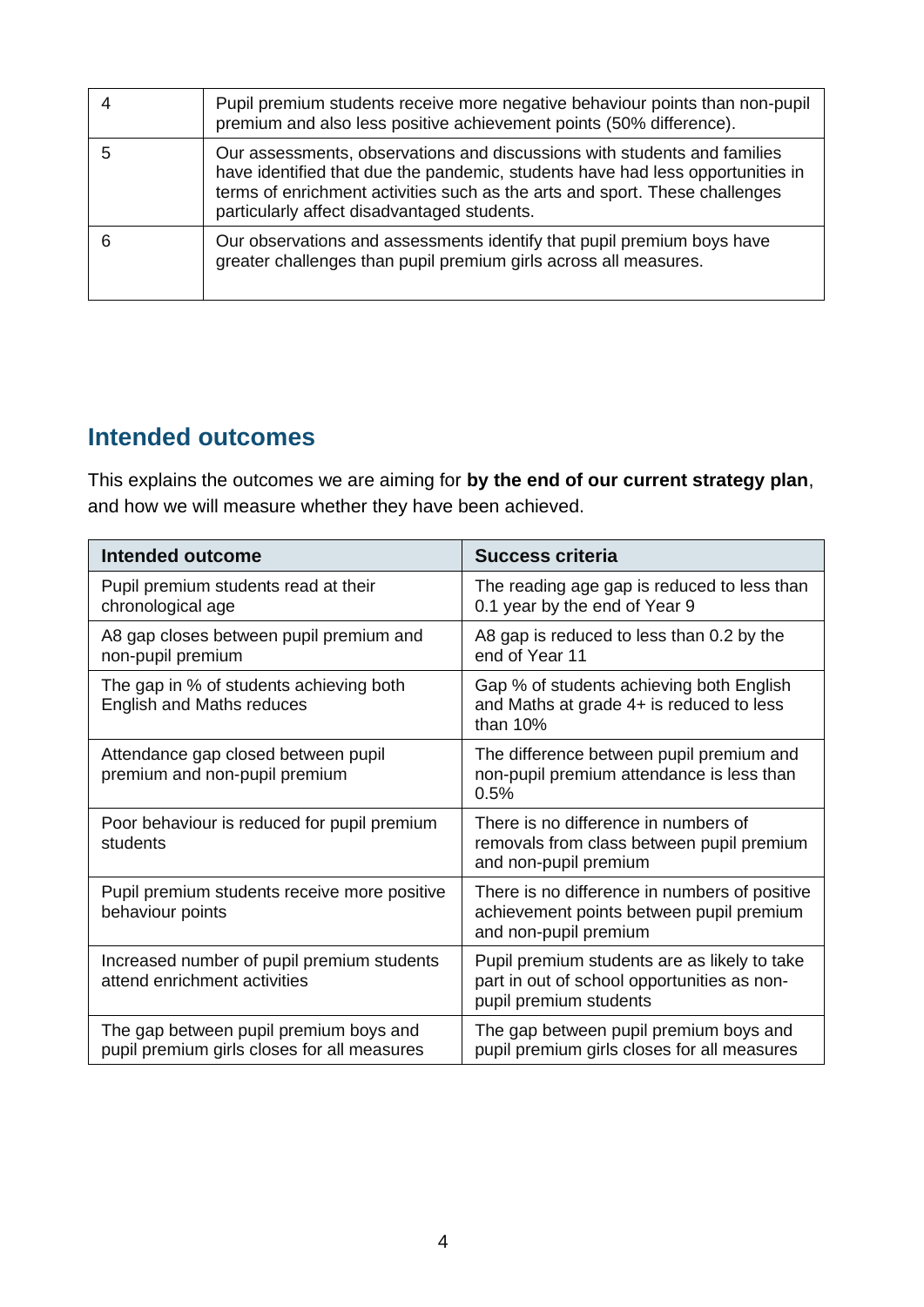## **Activity in this academic year**

This details how we intend to spend our pupil premium (and recovery premium funding) **this academic year** to address the challenges listed above.

#### **Teaching (for example, CPD, recruitment and retention)**

Budgeted cost: £*192,761*

| <b>Activity</b>                                                                                               | Evidence that supports this approach                                                                                                                                                                                                                                                                                                                                         | <b>Challenge</b><br>number(s)<br>addressed |
|---------------------------------------------------------------------------------------------------------------|------------------------------------------------------------------------------------------------------------------------------------------------------------------------------------------------------------------------------------------------------------------------------------------------------------------------------------------------------------------------------|--------------------------------------------|
| CPD for all staff to<br>understand what being<br>pupil premium means<br>including links to SEND<br>students   | https://educationendowmentfoundation.org.u<br>k/education-evidence/teaching-learning-<br>toolkit/within-class-attainment-grouping<br>To support the progress of students in<br>the classroom, teachers should know the<br>demographics of the students in their<br>groups.                                                                                                   | $\overline{2}$                             |
| Tracking of all pupil<br>premium students using<br>Edukey                                                     | Teaching metacognitive strategies to<br>pupils can be an inexpensive method to<br>help pupils become more independent<br>learners. There is particularly strong<br>evidence that it can have a positive<br>impact on maths attainment:<br>https://educationendowmentfoundation.org.u<br>k/education-evidence/teaching-learning-<br>toolkit/metacognition-and-self-regulation | 1                                          |
| <b>Thinking Reading</b><br>programme to target all<br>students                                                | Reading comprehension tests<br>demonstrate improved comprehension<br>skills among disadvantaged pupils and a                                                                                                                                                                                                                                                                 | 1                                          |
| <b>Create Corrective</b><br>Reading class for PP<br>students not in Thinking<br>Reading programme in<br>7,8,9 | smaller disparity between the scores of<br>disadvantaged pupils and their non-<br>disadvantaged peers. Teachers should<br>also use 5-7 minutes of reading per<br>lesson to support the reading of the<br>students in their classes.                                                                                                                                          | $\overline{1}$                             |
| Ensure all PP students<br>have an appropriate<br>reading book                                                 | https://educationendowmentfoundation.org.u<br>k/education-evidence/teaching-learning-                                                                                                                                                                                                                                                                                        | 1                                          |
| Implement a paired<br>reading programme<br>aimed at KS3 PP<br>students                                        | toolkit/reading-comprehension-strategies<br>https://educationendowmentfoundation.org.u<br>k/education-evidence/guidance-<br>reports/literacy-ks3-ks4                                                                                                                                                                                                                         | 1                                          |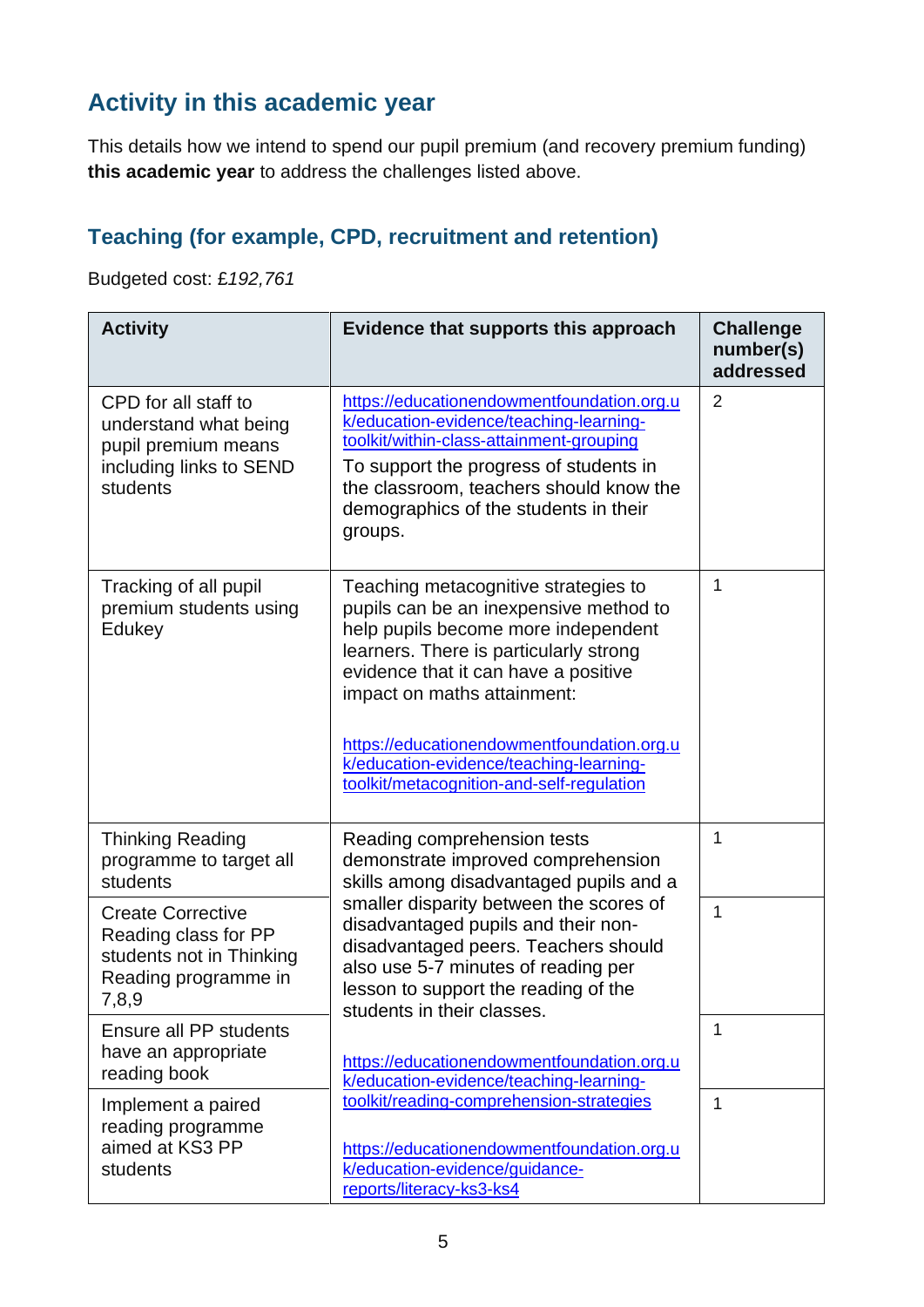### **Targeted academic support (for example, tutoring, one-to-one support structured interventions)**

Budgeted cost: £*64,474*

| <b>Activity</b>                                                                                                                                           | Evidence that supports this approach                                                                                                                                                                                                                                                                                                                                                                                        | <b>Challenge</b><br>number(s)<br>addressed |
|-----------------------------------------------------------------------------------------------------------------------------------------------------------|-----------------------------------------------------------------------------------------------------------------------------------------------------------------------------------------------------------------------------------------------------------------------------------------------------------------------------------------------------------------------------------------------------------------------------|--------------------------------------------|
| Intervention programme<br>through English, maths<br>and Science at KS4 for<br>underperforming pupil<br>premium students to<br>include school led tutoring | Current data (mock results Nov 2021)<br>suggests a 12% gap between % of students<br>achieving a grade 4 in both English and<br>Maths. There is also a 0.9 Attainment 8<br>gap.<br>https://www.gov.uk/government/publications<br>/school-led-tutoring-grant                                                                                                                                                                  | $\overline{2}$                             |
| Intervention and<br>mentoring programme for<br>students at KS3 to<br>include the Brilliant Club<br>Scholars programme for<br>Year <sub>9</sub>            | Standardised tests can provide reliable<br>insights into the specific strengths and<br>weaknesses of each pupil to help ensure<br>they receive the correct additional support<br>through interventions or teacher instruction.<br>https://educationendowmentfoundation.org.u<br>k/education-evidence/teaching-learning-<br>toolkit/one-to-one-tuition<br>https://thebrilliantclub.org/evaluation/progra<br>mmes-evaluation/ | $\overline{2}$                             |
| Academic mentoring at<br>KS3 for Maths and<br>Science                                                                                                     | https://educationendowmentfoundation.org.u<br>k/education-evidence/teaching-learning-<br>toolkit/one-to-one-tuition<br>Academic mentor for Maths appointment<br>January 2022                                                                                                                                                                                                                                                | $\overline{2}$                             |
| Ensure all students have<br>the equipment and kit to<br>access the curriculum<br>e.g. catering ingredients,<br>stationary, book, bag for<br>kit etc       | Disadvantaged students cannot afford to<br>access the curriculum due to the costs of<br>uniform (PE), IT or equipment for lessons.<br>Further disadvantage would result if we<br>were able to support them financially.                                                                                                                                                                                                     | $\overline{2}$                             |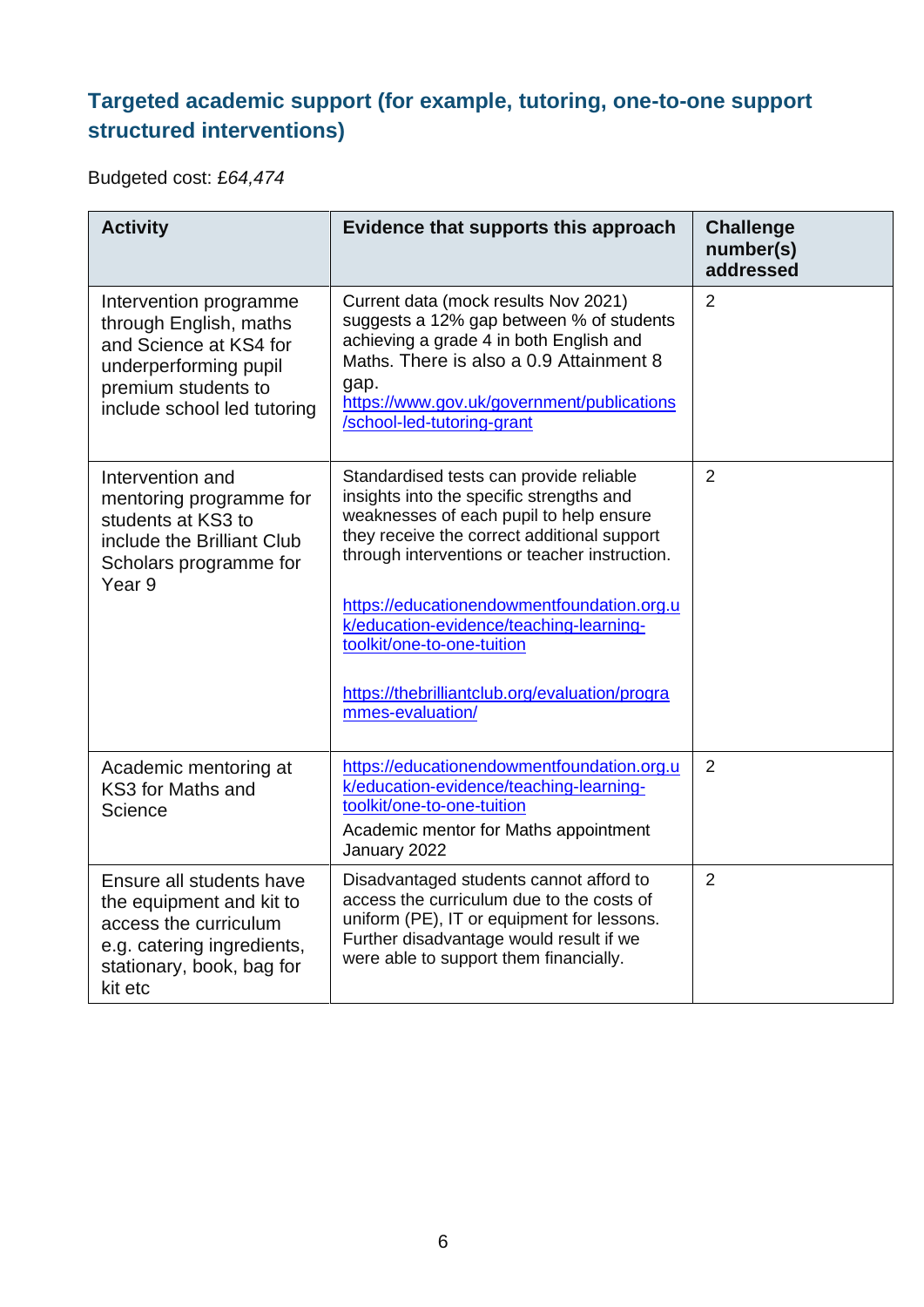## **Wider strategies (for example, related to attendance, behaviour, wellbeing)**

Budgeted cost: £*202,973*

| <b>Activity</b>                                                                                                         | Evidence that supports this approach                                                                                                                                                                                                                                                                                                                                                                                                    | <b>Challenge</b><br>number(s)<br>addressed |
|-------------------------------------------------------------------------------------------------------------------------|-----------------------------------------------------------------------------------------------------------------------------------------------------------------------------------------------------------------------------------------------------------------------------------------------------------------------------------------------------------------------------------------------------------------------------------------|--------------------------------------------|
| Teachers aware of pupil<br>premium students and<br>award points<br>appropriately                                        | Reduction in the gap between non-pupil<br>premium and pupil premium students<br>suggest better understanding from staff<br>about the demographics of their groups.<br>https://educationendowmentfoundation.org.uk<br>/education-evidence/guidance-<br>reports/behaviour                                                                                                                                                                 | $\overline{4}$                             |
| Mentoring of identified<br>student group to reduce<br>poor behaviour choices                                            | Our students benefit from one to one<br>support and mentoring. Results are often<br>seen in terms of improved attendance to                                                                                                                                                                                                                                                                                                             | 4                                          |
| Behaviour support<br>programmes for identified<br>students                                                              | school and lessons as well as<br>improvements to wellbeing.<br>https://educationendowmentfoundation.org.uk<br>/education-evidence/teaching-learning-<br>toolkit/behaviour-interventions<br>https://educationendowmentfoundation.org.uk<br>/education-evidence/teaching-learning-<br>toolkit/social-and-emotional-learning<br>https://educationendowmentfoundation.org.uk<br>/education-evidence/teaching-learning-<br>toolkit/mentoring | 4                                          |
| Identify pupil premium<br>students with 90-92%<br>attendance in each Year<br>group and implement<br>mentoring programme | Currently covid absences are having an<br>impact on attendance across all year groups.<br>Attendance for pupil premium students,<br>across all years was at 84% at the end of<br>Autumn term 1, 2021 compared to all<br>students at 88.5%.                                                                                                                                                                                              | 3                                          |
| Intervention measures<br>with pupil premium<br>students with PA>15%                                                     | https://educationendowmentfoundation.org.uk<br>/education-evidence/teaching-learning-<br>toolkit/parental-engagement                                                                                                                                                                                                                                                                                                                    | 3                                          |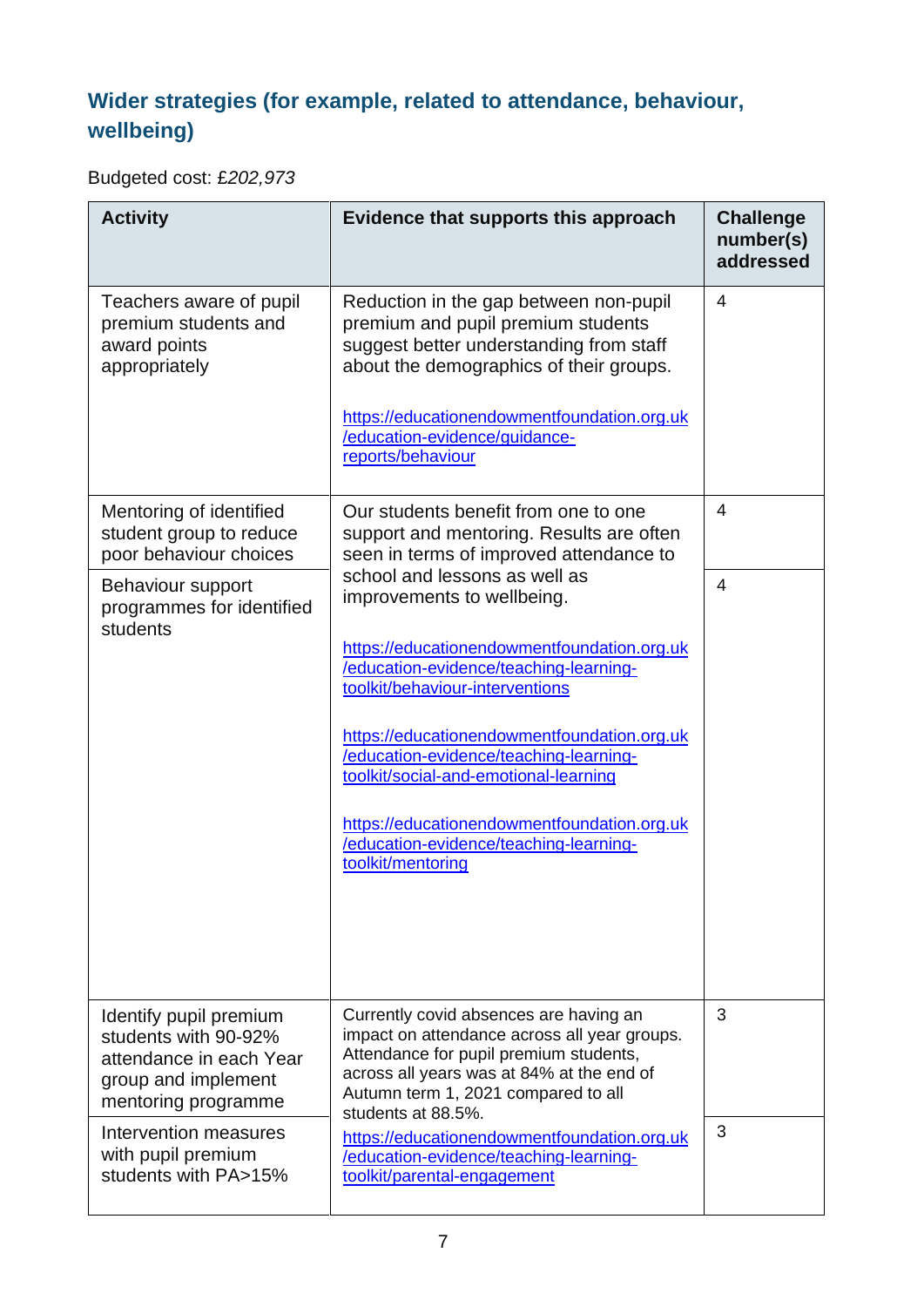| including mental health<br>support                                                                  | https://educationendowmentfoundation.org.uk<br>/education-evidence/teaching-learning-<br>toolkit/mentoring                                                                                                                                               |   |
|-----------------------------------------------------------------------------------------------------|----------------------------------------------------------------------------------------------------------------------------------------------------------------------------------------------------------------------------------------------------------|---|
| After school enrichment<br>programme targets PP<br>students                                         | Pupils value this programme as well as<br>the wide range of after-school enrichment<br>clubs available to them. (Ofsted 2021)                                                                                                                            | 5 |
|                                                                                                     | https://educationendowmentfoundation.org.uk<br>/education-evidence/teaching-learning-<br>toolkit/aspiration-interventions<br>https://educationendowmentfoundation.org.uk<br>/education-evidence/teaching-learning-<br>toolkit/outdoor-adventure-learning |   |
| PP students on CEIAG<br>events including<br>university visits                                       | 2.8% of students were NEET in 2020.<br>Initial data from 2021 (Year 11) suggests<br>1.5% of students are NEET and all of                                                                                                                                 | 5 |
| All PP students to have at<br>least one personal<br>guidance meeting per<br>year during 9,10,11 &12 | these are pupil premium.<br>https://educationendowmentfoundation.org.uk<br>/education-evidence/teaching-learning-<br>toolkit/aspiration-interventions                                                                                                    | 5 |
|                                                                                                     | https://d2tic4wvo1iusb.cloudfront.net/docume<br>nts/guidance/Careers_Education_summary_<br>nfograph.pdf                                                                                                                                                  |   |

**Total budgeted cost: £** *460,208*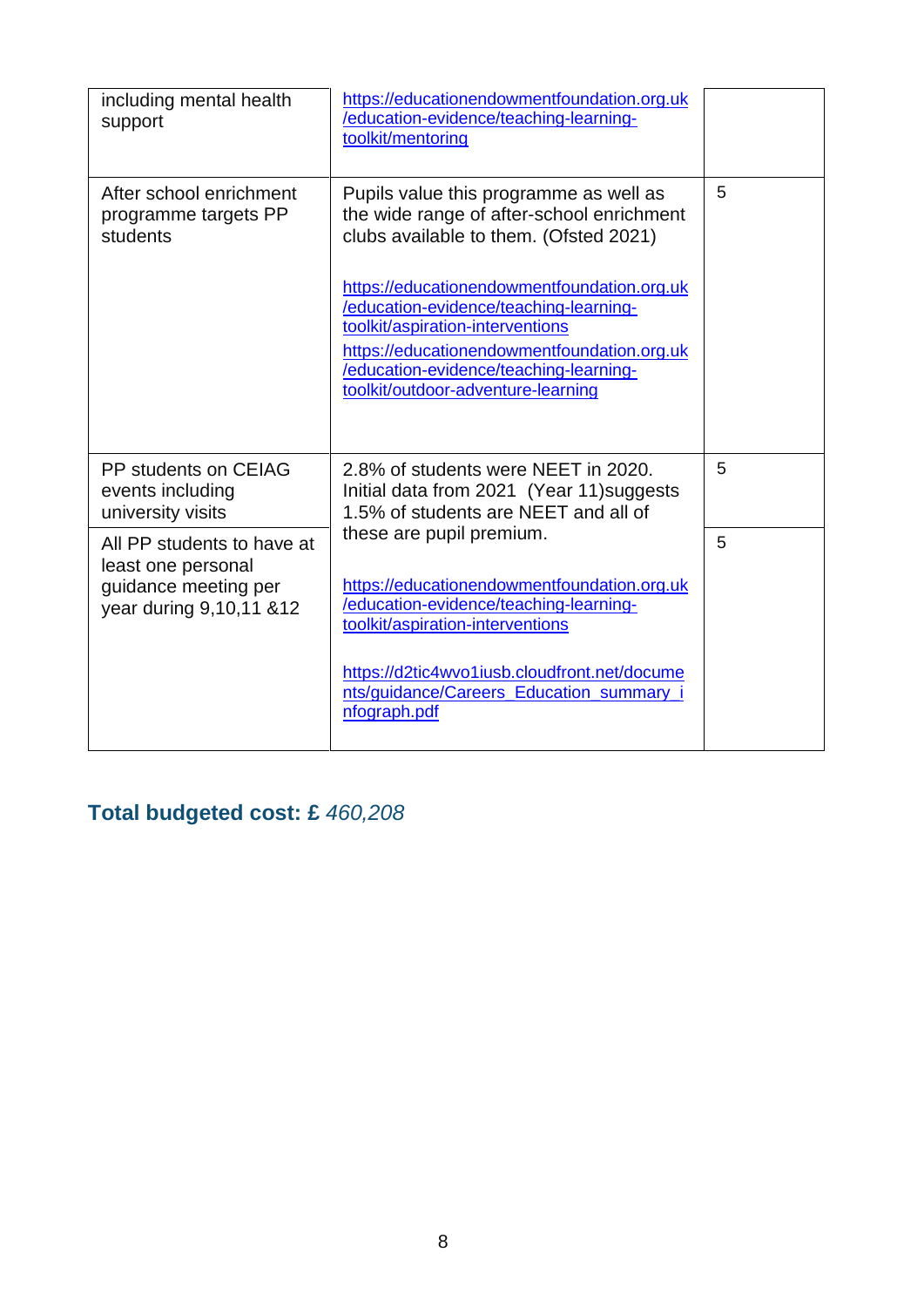## **Part B: Review of outcomes in the previous academic year**

#### **Pupil premium strategy outcomes**

This details the impact that our pupil premium activity had on pupils in the 2020 to 2021 academic year.

- *The A8 gap between pupil premium and non-pupil premium continues to fall slowly*
- *Pupil premium students achieving Both English and Maths at 4+ continues to increase but remains steady at those achieving 5+. The gap again continues to decrease.*
- *Progress was made by students in Years 7-10 with the new reading programme as the gap between their reading age and chronological age decreased*

|                      | P <sub>8</sub> | <b>A8</b> | P <sub>8</sub> | A <sub>8</sub> | P <sub>8</sub> | A <sub>8</sub> | P <sub>8</sub> | A <sub>8</sub> |
|----------------------|----------------|-----------|----------------|----------------|----------------|----------------|----------------|----------------|
| Group                | 2018           |           | 2019           |                | 2020           |                | 2021           |                |
| <b>Pupil Premium</b> | $-0.5$         | 3.3       | $-0.5$         | 3.5            | $-0.2$         | 3.8            |                | 4.1            |
| Non-Pupil Premium    | $-0.1$         | 4.4       | $-0.1$         | 4.5            | 0.2            | 4.7            | ۰              | 4.8            |
| Gap                  | $-0.4$         | $-1.1$    | $-0.4$         | $-1$           | $-0.4$         | $-0.9$         |                | $-0.7$         |
| PP Boys              | $-0.9$         | 2.9       | $-0.8$         | 3.2            | $-0.5$         | 3.5            |                | 3.6            |
| <b>PP Girls</b>      | $-0.6$         | 3         | $-0.3$         | 3.6            | 0.1            | $\overline{4}$ |                | 4.5            |
| <b>CIC</b>           | $-0.5$         | 3.3       | $-0.5$         | 3.5            | $-0.2$         | 3.8            |                | 2.5            |
| Service              | $-0.1$         | 4.4       | $-0.1$         | 4.5            | 0.2            | 4.7            |                |                |

## **Summer School – Summer 2021**

Two Summer School weeks were organised:

- 1. Rising Year 8 2 6 August. Over 60 pupil premium students were invited and 35 students attended for at least one day during the week
- 2. Rising Year 7 16 20 August. All students were invited and over 60 students attended for at least one day during the week. 28 of these were pupil premium students.